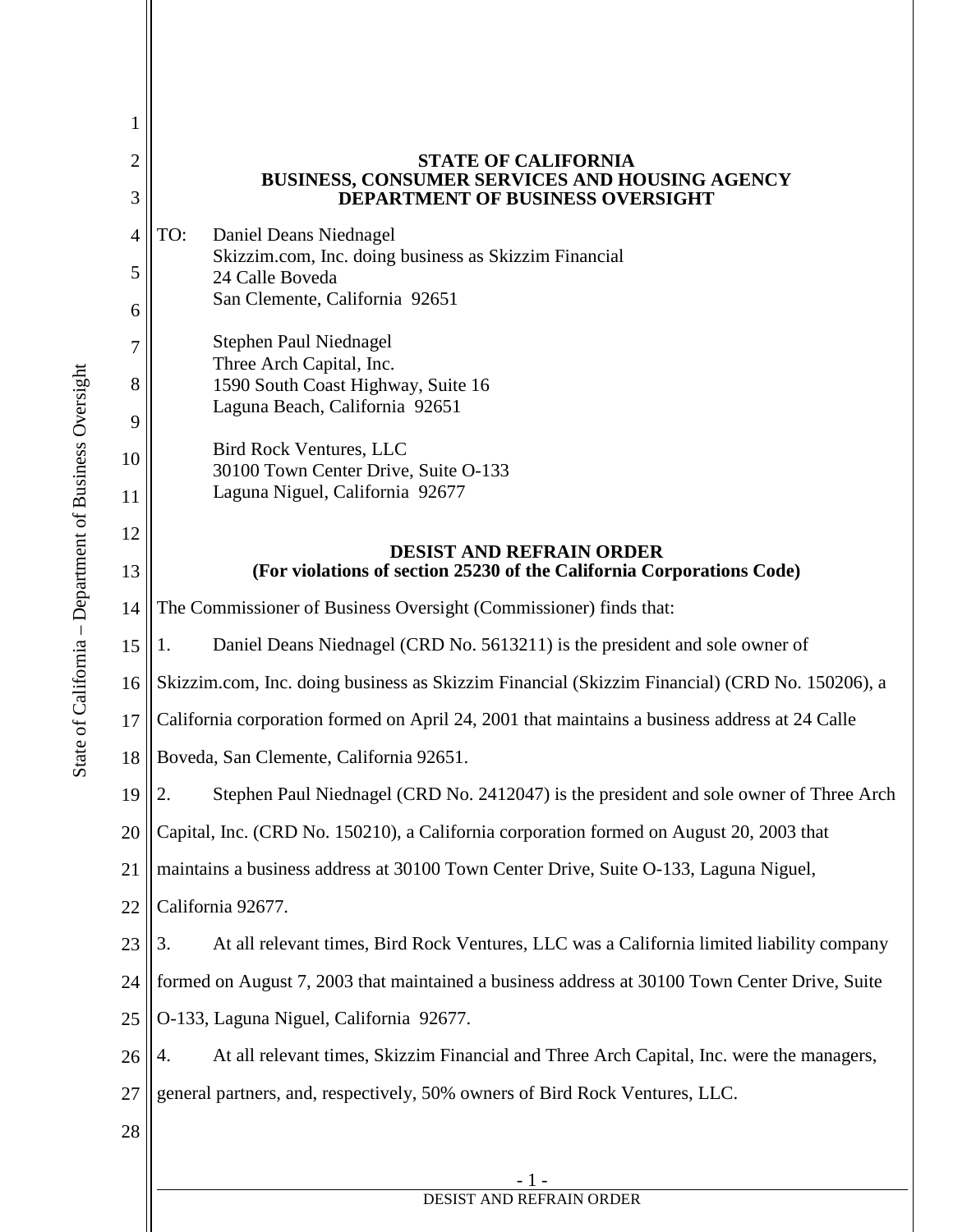1 2 3 5. Bird Rock Management, LLC, is a California limited liability company formed on November 6, 2014 that maintains a business address at 1590 South Coast Highway, Suite 16, Laguna Beach, California 92651.

4 5 6 6. At all relevant times, Daniel Deans Niednagel and Stephen Paul Niednagel were the managers, general partners, and, respectively, 50% owners of Bird Rock Management, LLC. 7. On January 27, 2015, Bird Rock Management, LLC filed an initial Form ADV with the

Commissioner, applying for an investment adviser certificate.

8 9 10 11 12 13 14 15 16 17 18 19 20 8. The Commissioner's investigation of the application disclosed that during the period commencing October 27, 2012 through the time of the filing of the application, Daniel Deans Niednagel and Stephen Paul Niednagel, through Skizzim Financial, Three Arch Capital, Inc., and Bird Rock Ventures, LLC, had provided investment advice in this state to several private funds and had failed to comply with the requirements of California Code of Regulations, title 10, section 260.204.9, which created an exemption to the investment adviser certification requirement of Corporations Code section 25230, subdivision (a), for investment advisers who provide advice solely to one or more qualifying private funds. 9. The Commissioner finds that Daniel Deans Niednagel, Skizzim.com, Inc. doing business as Skizzim Financial, Stephen Paul Niednagel, Three Arch Capital, Inc., and Bird Rock Ventures, LLC have conducted business as an investment adviser in this state from October 27, 2012 through the date hereof, without first applying for and securing from the Commissioner a certificate, then in effect, authorizing them to do so, in violation of Corporations Code section

21 25230, subdivision (a).

22 10. Corporations Code section 25230, subdivision (a), provides:

> (a) It is unlawful for any investment adviser to conduct business as an investment adviser in this state unless the investment adviser has first applied for and secured from the commissioner a certificate, then in effect, authorizing the investment adviser to do so or unless the investment adviser is exempted by the provisions of Chapter 1 (commencing with Section 25200) of this part or unless the investment adviser is subject to Section 25230.1.

25 26 27

23

24

28

/ / /

/ / /

7